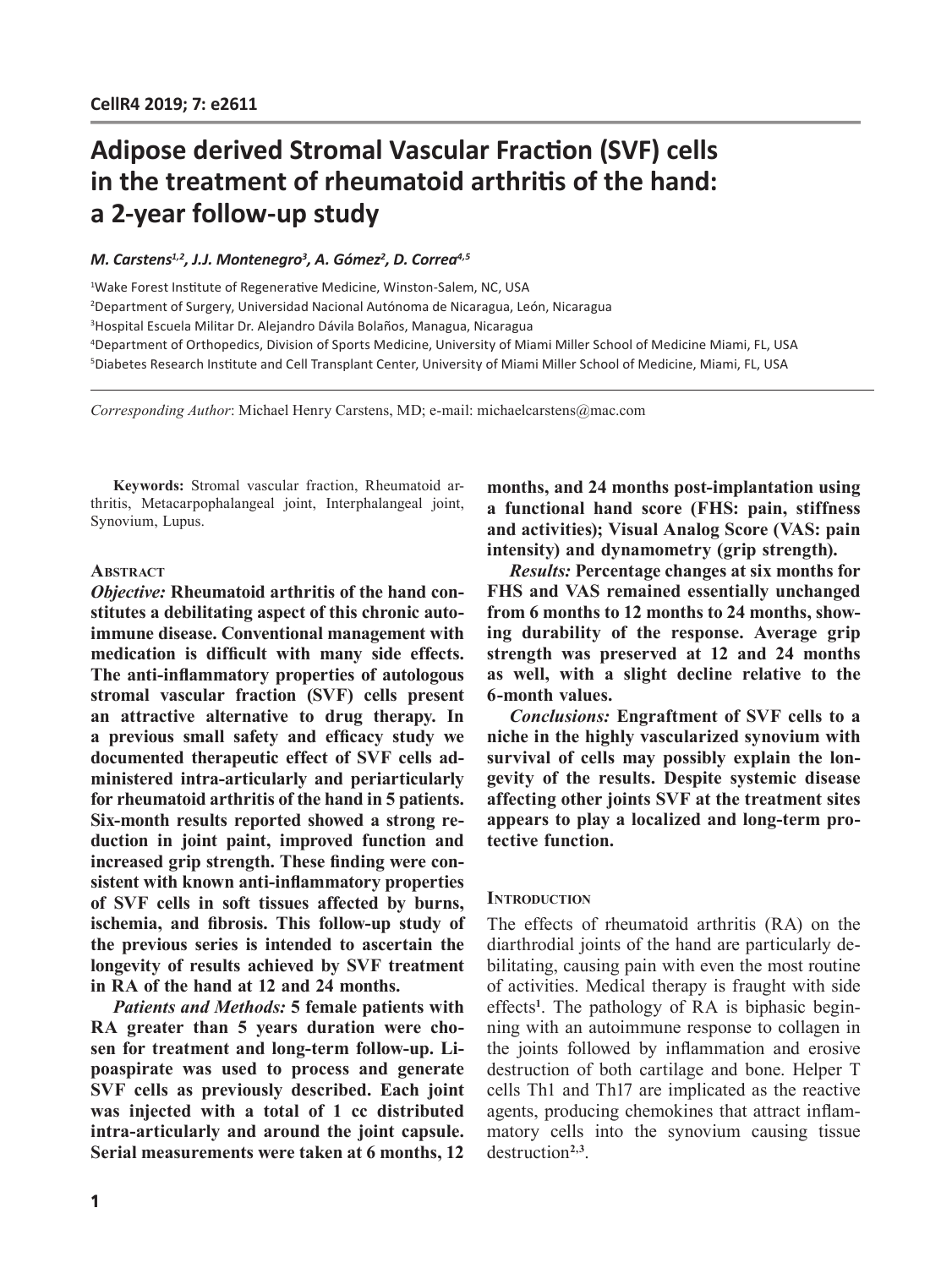Stromal vascular fraction (SVF) cells are a heterogeneous cell population obtained from the enzymatic digestion of adipose tissue. SVF contains adipose-derived stem cells (ADSCs), pericytes, endothelial progenitor cells (EPCs), and fibroblasts**4,5**. Acting via paracrine factors**<sup>6</sup>**SVF cells demonstrate that can enhance the immunosuppressive effects of Treg cells in a murine model of collagen-induced arthritis**<sup>7</sup>** . The Tregs produce the anti-inflammatory immunoregulator Il-10. Given the safety profile of SVF cells transplanted subcutaneously and intra-articularly, we undertook a first-in-man open-label, non-randomized proof-of-concept trial using non-culture expanded adipose-derived SVF cells administered into and around the diarthrodial joints of the hand with surprising results at six months, including the changes of 91.3% and 91% from the baseline for functional hand score (FHS)**<sup>8</sup>** . Given the significant therapeutic effects observed for an arthritic pain in the hands, we wanted to determine the durability of these results over time.

## **Patients and Methods**

## *Ethics Statement*

This follow-up study was approved by the Medical Ethics Committee of UNAN-Leon and by the Ministry of Health of Nicaragua. The procedures followed in this study were purely observational and in accordance with the Ethical Standards of the Responsible Committee on Human Experimentation (Institutional and National, Universidad Nacional Autonoma de Nicaragua, León and the

Helsinki Declaration of 1975, as revised in 2000). Informed consent was obtained from all participants in accordance with MINSA and the World Health Organization; this included the consent to publish this follow-up study.

## *Study Design and Patient Selection*

This was a follow-up to a previously published small safety and efficacy study<sup>6</sup>. The study examined the effect of the stromal vascular fraction for the treatment of rheumatoid arthritis of the hand.

### *Patient Characteristics*

All patients were right-handed between the ages of 41-74 years. Prior to injection, all patients have had rheumatoid arthritis affecting both hands for more than five years. Two patients had concomitant arthritis of both shoulders with significant limitation in range of motion. One patient had concomitant arthritic involvement of both ankles. None were smokers nor had concomitant chronic diseases.

#### *Procedures*

Collection and processing of SVF and the means of administration were previously described**<sup>9</sup>** . The tissue was collected and processed in a GID SVF-2 device and system (The GID Group, Louisville, CO, USA). An enzyme was used to dissociate the tissue. SVF cell viability ranged from 75% to 95% with SVF yield ranging from  $61.8 \times 10^6$  to  $410 \times 10^6$  SVF cells. These initial instruments, (FHS), visual analog scale (VAS), and grip strength as measured by dynamometry, were administered for each hand (Figure 1).



**Figure 1.** Percent Change from Baseline to 2 Years for HFS, VAS and Grip Strength.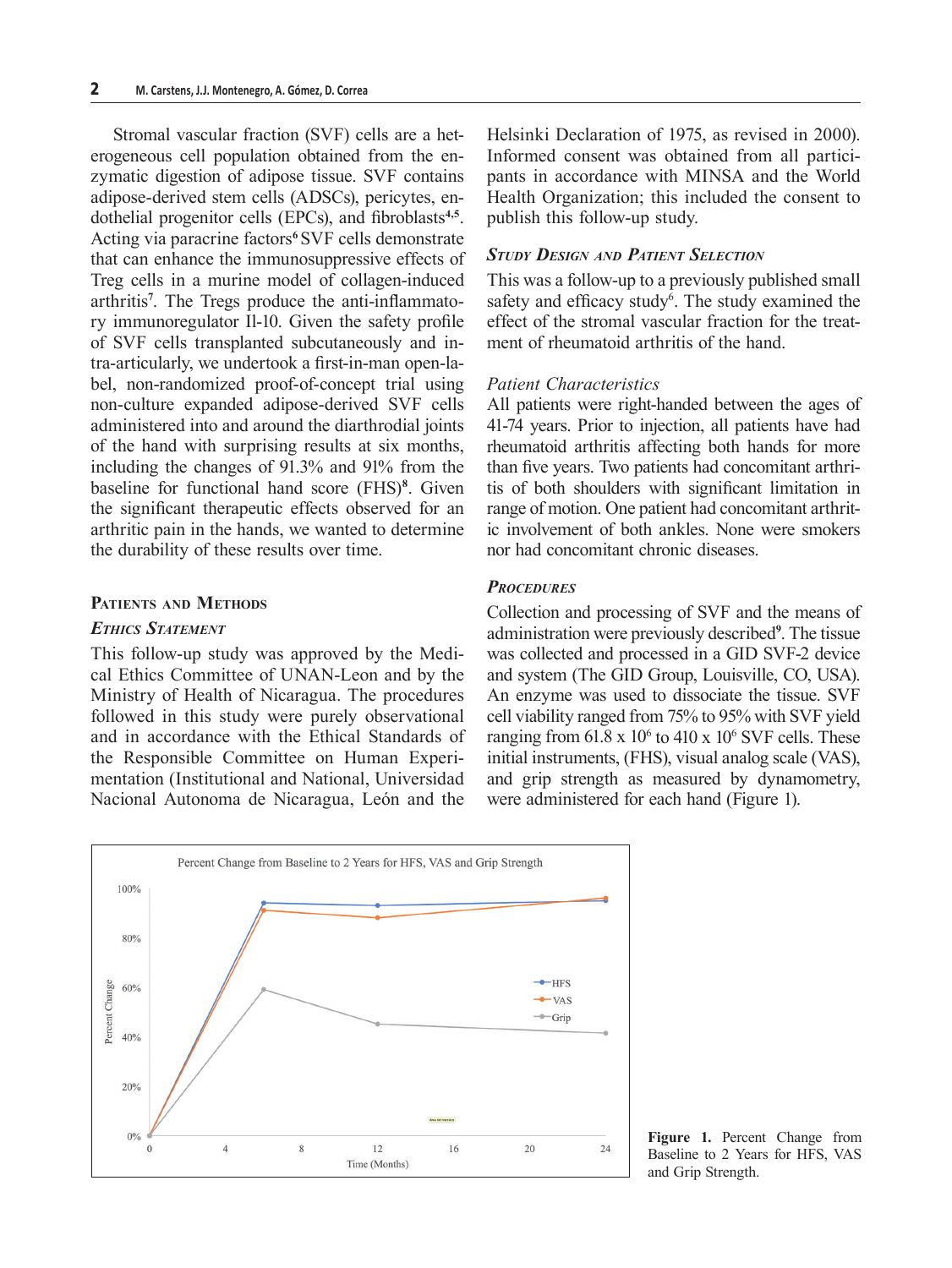| <i>p</i> -values<br><b>Baseline comparison to</b> | 1 year    | 2 years   |  |
|---------------------------------------------------|-----------|-----------|--|
| <b>VAS</b>                                        | p<0.0001  | p<0.0001  |  |
| <b>FHS</b>                                        | $p=0.00$  | $p=0.00$  |  |
| Grip strength                                     | $p=0.003$ | $p=0.002$ |  |
| Cohen's d<br><b>Baseline comparison to</b>        | 1 year    | 2 years   |  |
| <b>VAS</b>                                        | p<0.0001  | p<0.0001  |  |
| <b>FHS</b>                                        | $p=0.00$  | $p=0.00$  |  |
| Grip strength                                     | $p=0.003$ | $p=0.002$ |  |
|                                                   |           |           |  |

**Table 1.** Statistics.

Cohen's definition of the effect size for VAS and FHS is huge and for grip strength very large.

### *Measurement Instruments*

Functional hand score (FHS) was described previously. This is a patient-rated instrument with a total of 12 questions, each one scored with a 5-point Likert scale with 5-point Likert scale rating symptoms as:  $1 = \text{None}$ ,  $2 = \text{Mild}$ ,  $3 = \text{Modern}$ ,  $4 =$  Severe, and  $5 =$  Extreme. Questions are in three categories: pain (5 questions), stiffness (2 questions), and function (5 questions). Pain questions are specific to pain opening a jar, pain with handwriting, pain that disturbs sleep, pain on turning a key or knob, and pain on opening a door. Stiffness distinguishes between morning stiffness and evening stiffness. Function questions assess difficulty with: carrying heavy objects (purse), using scissors, cutting up food with a knife, buttoning/unbuttoning a shirt, and difficulty tying a knot. In FHS, the minimum score possible is 12

and the maximum score was 60. Adjustment of the raw score to 100 points was done with a multiplier of 1.66.

Visual analog scale (VAS) is a patient-rated instrument to measure pain on a scale of 0 (no pain) to 10 (extreme pain).

Grip strength was measured with a dynamometer using the average of five attempts for each hand. The attempts have been alternated to allow the hand to rest and not have consecutive fatigue.

#### *Statistical Analysis*

A follow-up of a small safety and efficacy study was carried out. A baseline comparison to 6 months, 12 months and 24 months was evaluated using a 2-tailed paired *t*-test, Cohen's % confidence intervals, and Cohen's d test to quantify the size of the effect (Table 1). As reported in the previous study, there was no control group.

## **Results**

#### *Efficacy*

All scores at 12 and 24 months maintained similar results to 6 months. We reported an average percent difference of 94% for FHS from baseline at 6 months. We found similar results at 12 months and 24 months (93% and 95%, respectively) (Table 2). All timepoints showed significant differences from baseline at  $p<0.000$  and huge effect size (Table 3,4]. The VAS showed a 91% relief of pain at 6 months. At 12- and 24-months follow-up, this relief was maintained at 83% and 96%, respectively (Table 5). All time points showed significant

**Table 2.** Hand Function Scores from Baseline to 24 months *(100 point total with descending score indicating improvement)*.

| <b>Subject</b>         | <b>Baseline</b> | 6 months | 12 Months | 24 Months |  |
|------------------------|-----------------|----------|-----------|-----------|--|
| $1-L$                  | 91.5            | 2.1      | 0.0       | 2.1       |  |
| $1-R$                  | 79.0            | 12.5     | 0.0       | 2.1       |  |
| $2-L$                  | 22.9            | 0.0      | 2.1       | 0.0       |  |
| $2-R$                  | 41.6            | 2.1      | 4.2       | 0.0       |  |
| $3-L$                  | 31.2            | 2.1      | 2.1       | 2.1       |  |
| $3-R$                  | 33.3            | 2.1      | 2.1       | 2.1       |  |
| $4-L$                  | 12.5            | 0.0      | 0.0       | 0.0       |  |
| $4-R$                  | 43.7            | 0.0      | 6.2       | 2.1       |  |
| $5-L$                  | 85.3            | 10.4     | 10.4      | 16.6      |  |
| $5-R$                  | 99.8            | 10.4     | 10.4      | 8.3       |  |
| Mean                   | 54.1            | 4.2      | 3.7       | 3.5       |  |
| Std Dev                | 31.7            | 4.9      | 4.0       | 5.2       |  |
| % Change from Baseline |                 | 94%      | 93%       | 95%       |  |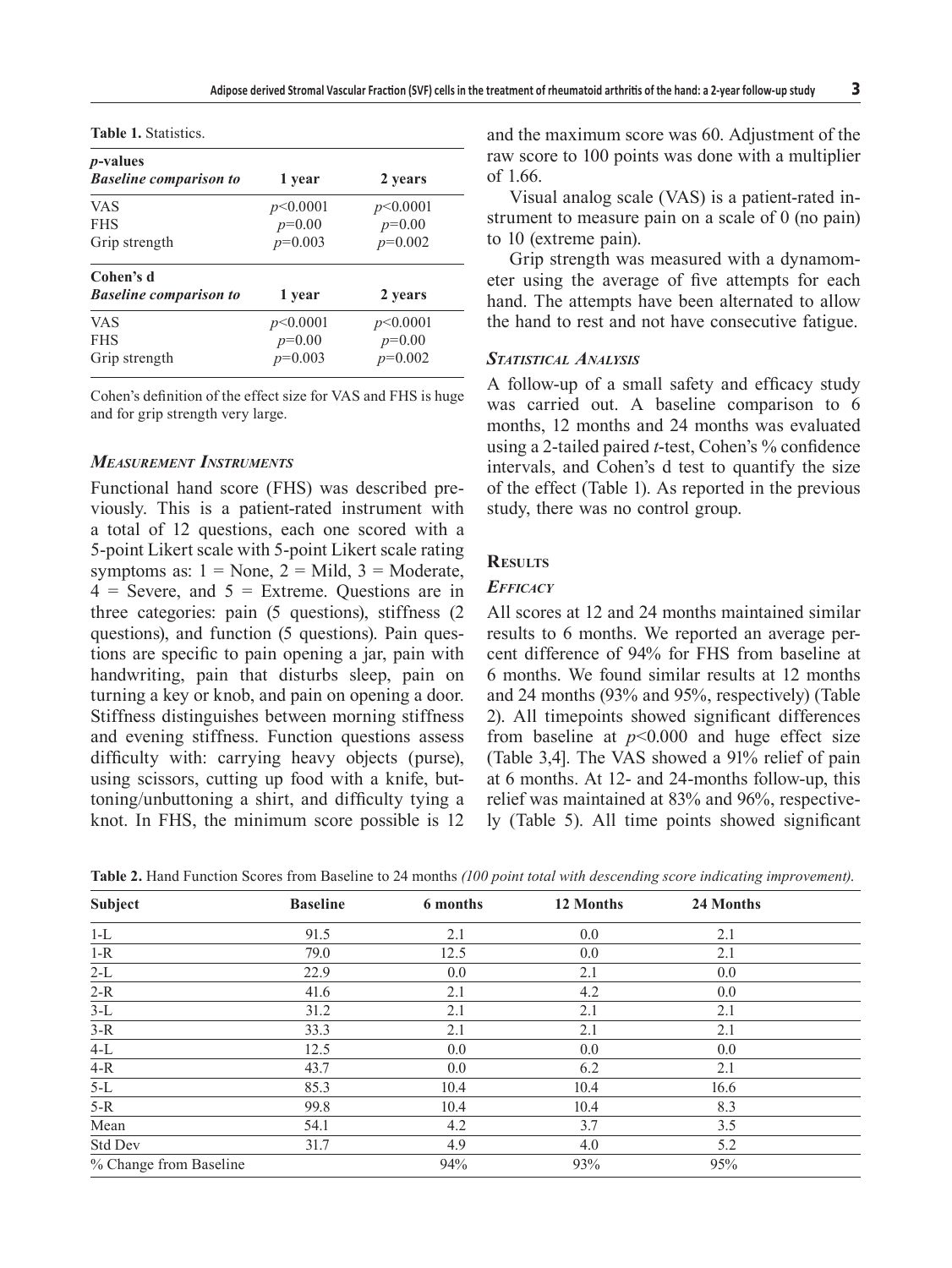|                         | <b>HFS</b> | VAS     | <b>Grip Strength</b> |  |
|-------------------------|------------|---------|----------------------|--|
| $p$ -value at 12 months | $0.000\,$  | < 0.001 | 0.003                |  |
| $p$ -value at 24 months | 0.000      | < 0.001 | 0.002                |  |
| Cohen's d at 12 months  | 2.23       | 4.42    | 0.99                 |  |
| Cohen's d at 24 months  | 2.22       | 4.74    | 0.89                 |  |

**Table 3.** Hand Function Score, VAS and Grip Strength showing significance and Cohen's d (effect size) based on percent change from baseline at 12 and 24 months.

**Table 4.** Cohen's d Effect Size.

| d                  | $0.1\,$    | 0.2   |        | 0.8   |            | $\boldsymbol{2.0}$ |
|--------------------|------------|-------|--------|-------|------------|--------------------|
| <b>Effect Size</b> | Very Small | Small | Medium | Large | Very Large | Huge               |

differences from baseline at  $p<0.001$  and a huge effect size (Tables 3,4).

Grip strength was only measured in 4 patients (8 hands). One subject was unable to grip the dynamometer at baseline, due to metacarpophalangeal joint deformity. The gain in average grip strength of the 4 subjects decreased over time from 59% at 6 months to 45% at 12 months and 41% at 24 months (Table 6). All subjects maintained a significant increase in grip strength relative to baseline *p*<0.003 for all time points and a large effect size (Tables 3,4).

# *Safety*

There were no device-related adverse events. Two subjects reported flaring of RA symptoms in multiple joints necessitating increase medication; however, during these flares, those joints treated with SVF remained asymptomatic.

## **Discussion**

Rheumatoid arthritis affects 0.5% to 1% in developed countries and it is 2 times more prevalent in women than men. RA is an inflammatory systemic autoimmune disease and there is no known  $cure<sup>10-12</sup>$ . Conservative therapies include orthosis, exercise, joint protection, adaptive equipment, and medication. Medications only work to slow down or temporarily decrease inflammation and come with substantial side effects. Progression can result in severe disability if not managed and in the risk of other concomitant diseases. Our previous paper describes a first-in-man, small, open-label feasibility study using SFV cells at the point of care for diarthrodial joints; however, in a small study it was showed a very strong therapeutic effect at 6 months. The current study followed up with these patients, to determine if this treatment could effectuate a longer remission.

| Table 5. VAS Pain Score from Baseline to 24 months (0-10 point scale with descending score indicating less pain). |  |
|-------------------------------------------------------------------------------------------------------------------|--|
|                                                                                                                   |  |

| Subject                | <b>Baseline</b> | 6 months | 12 Months | 24 Months |  |
|------------------------|-----------------|----------|-----------|-----------|--|
| $1-L$                  | 9               |          |           |           |  |
| $1-R$                  |                 |          |           |           |  |
| $2-L$                  |                 |          |           |           |  |
| $2-R$                  |                 |          |           |           |  |
| $3-L$                  | 8               |          |           |           |  |
| $3-R$                  |                 |          |           |           |  |
| $4-L$                  |                 |          | 0         |           |  |
| $4-R$                  | 8               |          |           |           |  |
| $5-L$                  | 8               |          | 0         |           |  |
| $5-R$                  | 10              |          |           |           |  |
| Mean                   | 7.1             | 0.6      | 0.8       | 0.3       |  |
| Std Dev                | 1.9             | 0.7      | 0.6       | 0.7       |  |
| % Change from Baseline |                 | 91%      | 88%       | 96%       |  |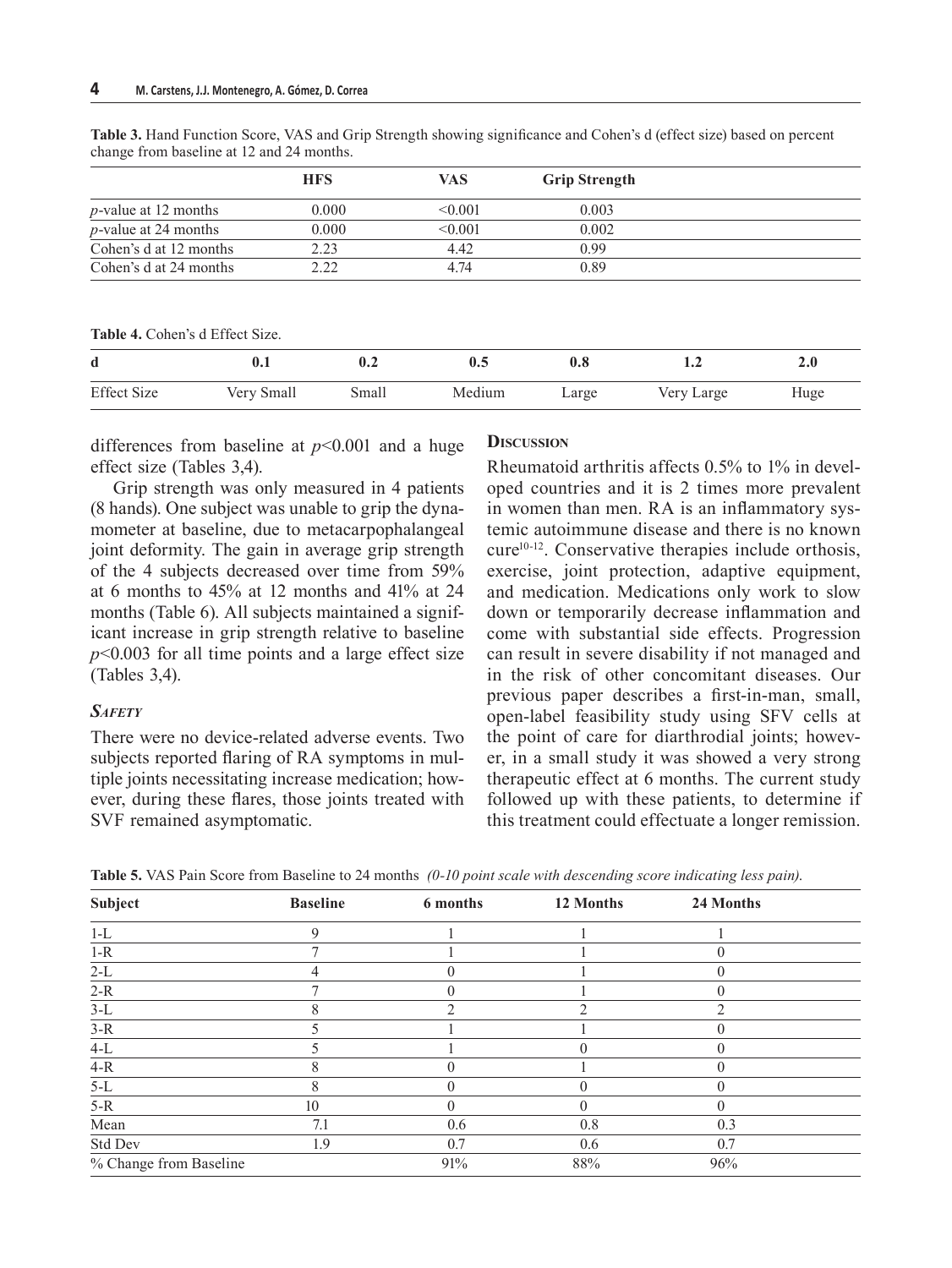| Subject                | <b>Baseline</b> | 6 months | 12 Months | 24 Months |  |
|------------------------|-----------------|----------|-----------|-----------|--|
| $1-L$                  | 17.0            | 25.0     | 22.7      | 20.9      |  |
| $1-R$                  | 17.5            | 36.0     | 27.7      | 25.0      |  |
| $2-L$                  | 20.0            | 27.0     | 20.9      | 22.7      |  |
| $2-R$                  | 21.0            | 28.1     | 27.2      | 23.6      |  |
| $3-L$                  | 24.0            | 25.0     | 25.0      | 29.5      |  |
| $3-R$                  | 24.0            | 34.0     | 34.1      | 34.7      |  |
| $4-L$                  | 0.0             | 17.0     | 12.7      | 13.6      |  |
| $4-R$                  | 8.0             | 17.0     | 20.5      | 15.9      |  |
| $5-L$                  |                 |          |           |           |  |
| $5-R$                  |                 |          |           |           |  |
| Mean                   | 16.4            | 26.1     | 23.8      | 23.2      |  |
| Std Dev                | 8.4             | 6.9      | 6.3       | 6.8       |  |
| % Change from Baseline |                 | 59%      | 45%       | 41%       |  |

**Table 6.** Grip Strength from Baseline to 24 months *(Subject 5 was unable to grip the dynamometer at baseline).*

It shows that a single injection of SVF cells for the treatment of RA in the hand has been effective in all patients for 2 years. The two most striking observations in this study are (1) the durability of the response to 24 months and (2) the near-complete elimination of pain (>90%) in the treated joints. The therapeutic effect of SFV cells may perhaps relate to engraftment in the inflamed synovium which in turn relates their natural perivascular niche. The action of SVF cells in RA is based on their ability to inhibit the pro-inflammatory response in the joints. The longevity of these effects in the treated joints is remarkable, the absence of relapse in these hands has continued despite the presence of on-going chronic disease. These results warrant additional studies as for the mechanisms involved.

## **CONCLUSIONS**

The original study and this two-year follow-up study constitute, to the best of our knowledge, the first reports documenting the effects of fresh, non-fractionated, non-culture-expanded adipose-derived SVF cells for the treatment of rheumatoid arthritis of the hand. The improvement in hand function achieved argues for further study of this treatment modality. We anticipate follow-up of these patients in the future to observe if the treated joints continue to resist the assault of other active systemic diseases.

#### **Declaration of funding interests:**

Devices and enzymes for this study were donated by The GID Group, Louisville, CO, USA.

#### **Acknowledgements:**

Approval for this project by the Comité de Éticas Médicas, Universidad Nacional Autónoma de Nicaragua – Leon. Logistical support for this study appreciated from the Ministerio de Salud – Nicaragua.

#### **Informed Consent:**

Informed consent was obtained from all participants in accordance with MINSA and the World Health Organization; this included the consent to publish this follow-up study.

#### **Ethical Committee:**

This follow-up study was approved by the Medical Ethics Committee of UNAN-Leon and by the Minis-try of Health of Nicaragua. The procedures followed in this study were purely observational and in ac-cordance with the Ethical Standards of the Responsible Committee on Human Experimentation (Institu-tional and National, Universidad Nacional Autonoma de Nicaragua, León and the Helsinki Declaration of 1975, as revised in 2000).

### **Conflict of interest:**

Michael Carstens consults for the GID group. The remains authors declare that they have no conflict of interests.

### **References**

- 1. van Jaarsveld CH, Jahangier ZN, Jacobs JW, Blaauw AA, van Albada-Kuipers GA, ter Borg EJ, Brus HL, Schenk Y, van Der Veen MJ, Bijlsma JW. Toxicity of antirheumatic drugs in a randomized clinical trail of early rheumatoid arthritis. Rheumatology 2000; 39: 1374±1382.
- 2. Imboden JB. Immunopathogenesis of rheumatoid arthritis. Annu Rev Pathol 2009; 4: 417-434.
- 3. Fox DA, Gizinski A, Morgan R, Lundy SK. Cell-cell interactions in rheumatoid arthritis synovium. Rheum Dis Clin North Amer 2010 26: 311-323.